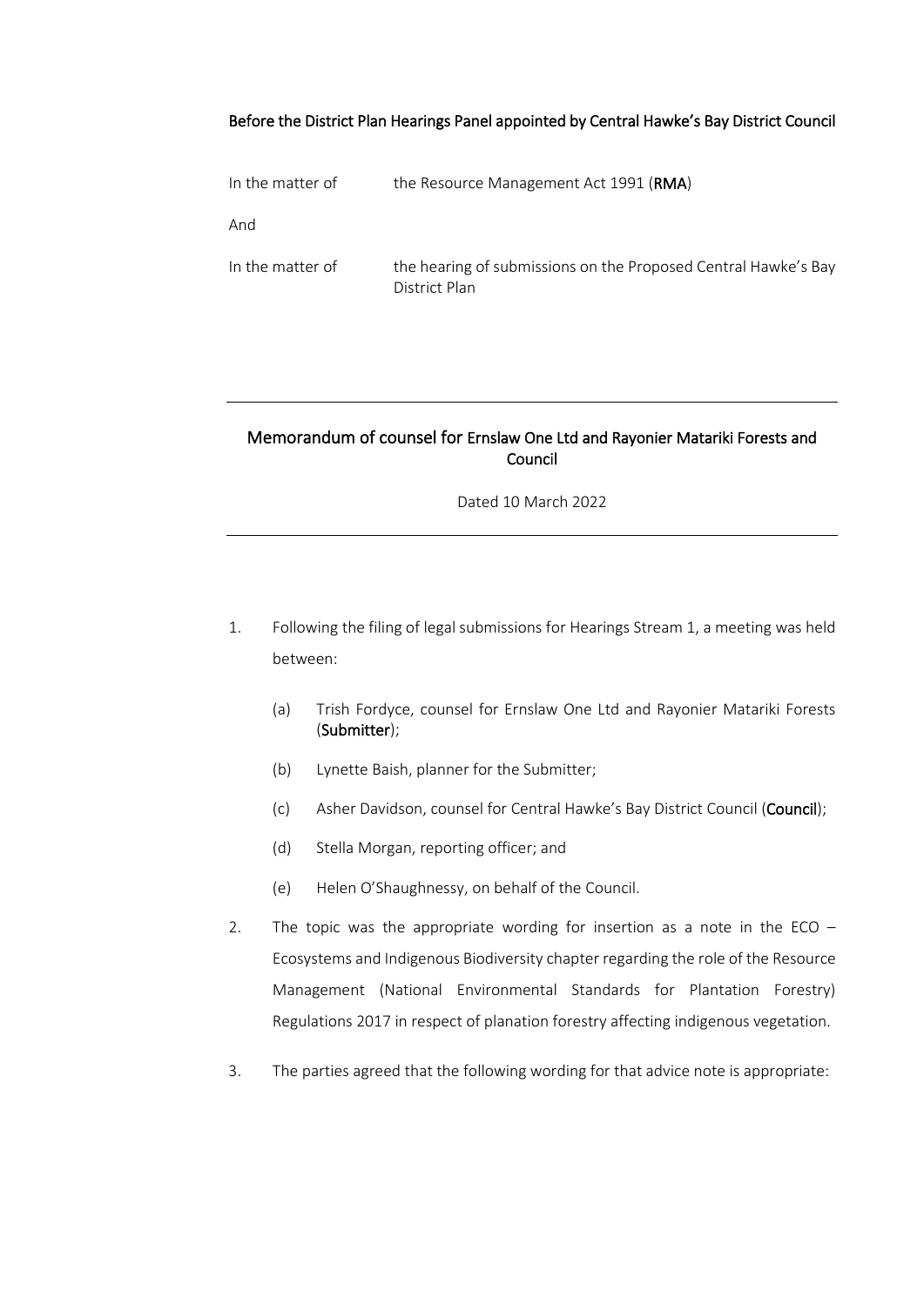*Note – Plantation Forestry Activities - In the case of conflict with any rule in this Chapter, the provisions of the Resource Management (National Environmental Standards for Plantation Forestry) Regulations 2017, (NES-PF) particularly regulations 93 and 94, apply instead of the rule.* 

*For the avoidance of doubt, the NES-PF does not apply to the following activities, and they are therefore subject to the rules in this chapter:*

- *Vegetation clearance of indigenous vegetation that occurs before afforestation (see Reg 5(3));*
- *Vegetation clearance of indigenous vegetation within a significant natural area, except that clearance of a forestry track described in Reg 93(2)(d) NES-PF, or incidental damage described in Reg 93(5), are covered by the NES-PF under Reg 93 or 94).*
- 4. The parties support the above wording in place of:
	- (a) The wording set out in the Section 42A report at paragraphs 5.3.18, 10.3.13 and 10.3.18; and
	- (b) The wording set out in the legal submissions for the Submitter at paragraph 11.
- 5. For the convenience of the Panel, the *Resource Management (National Environmental Standards for Plantation Forestry) Regulations 2017* are available [here,](https://www.legislation.govt.nz/regulation/public/2017/0174/latest/DLM7373517.html?search=sw_096be8ed818902bf_93_25_se&p=1#DLM7372476) and the test of the regulations specifically referred to in the Note is attached to this memorandum.

\_\_\_\_\_\_\_\_\_\_\_\_\_\_\_\_\_\_\_\_\_\_\_\_\_\_\_\_

Asher Davidson Counsel for the Council

Trish Fordyce Counsel for the Submitter

\_\_\_\_\_\_\_\_\_\_\_\_\_\_\_\_\_\_\_\_\_\_\_\_\_\_\_\_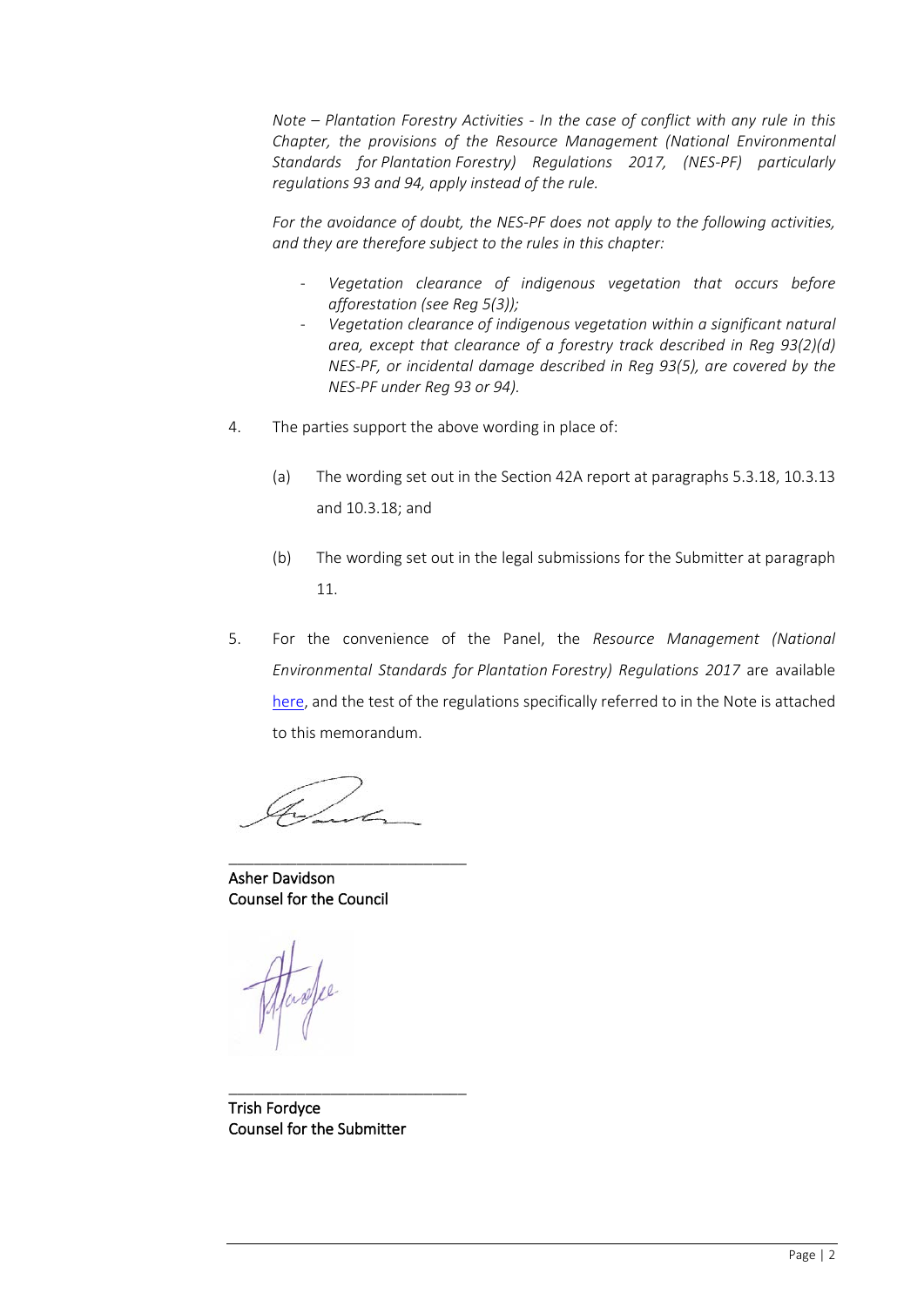APPENDIX 1 – Extracts from Resource Management (National Environmental Standards for Plantation Forestry) Regulations 2017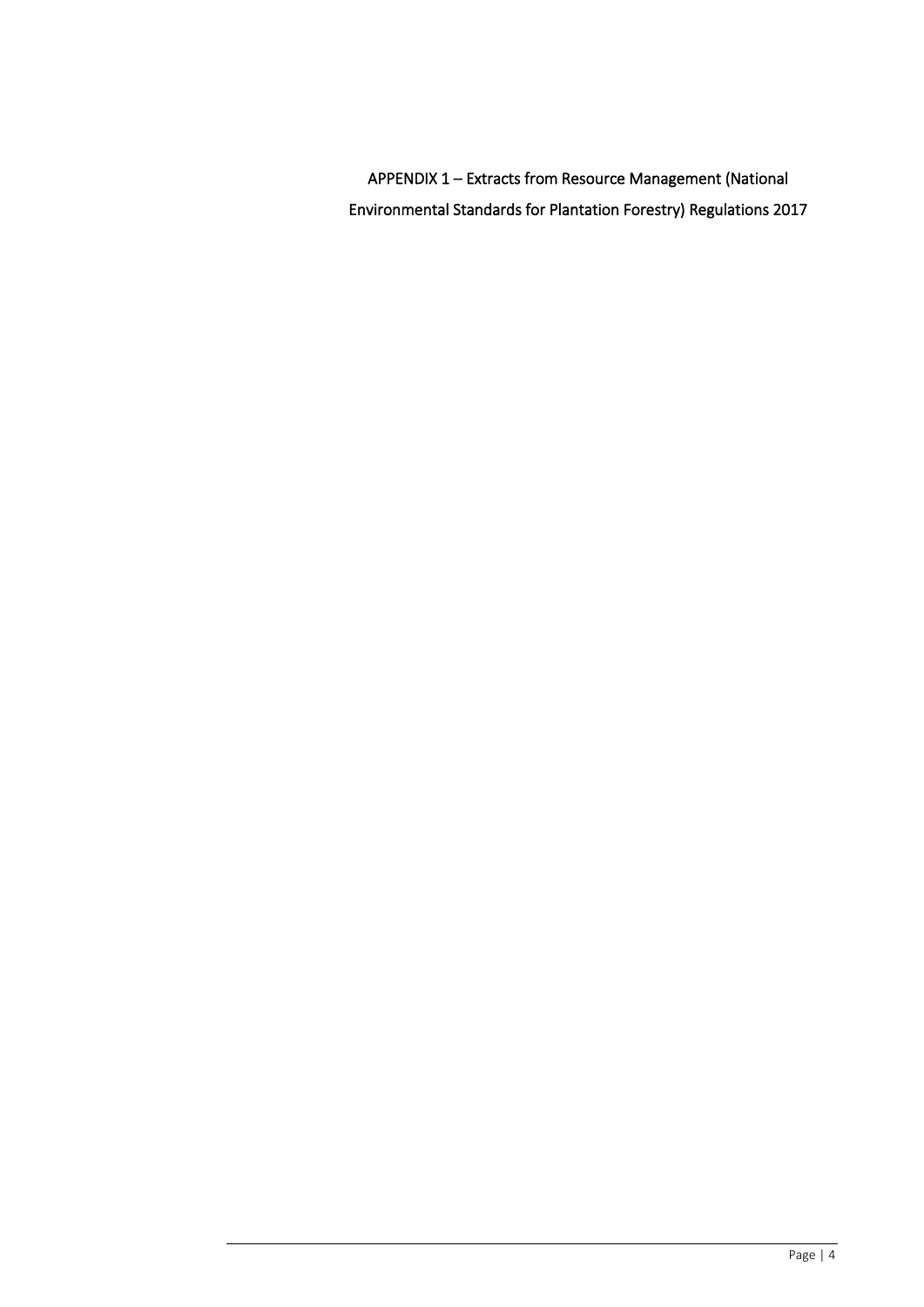**Reprint as at 1 May 2018**



# **Resource Management (National Environmental Standards for Plantation Forestry) Regulations 2017**

(LI 2017/174)

**Note**

Changes authorised b[y subpart 2](http://legislation.govt.nz/pdflink.aspx?id=DLM2998524) of Part 2 of the Legislation Act 2012 have been made in this official reprint. Note 4 at the end of this reprint provides a list of the amendments incorporated.

**These regulations are administered by the Ministry for Primary Industries.**

1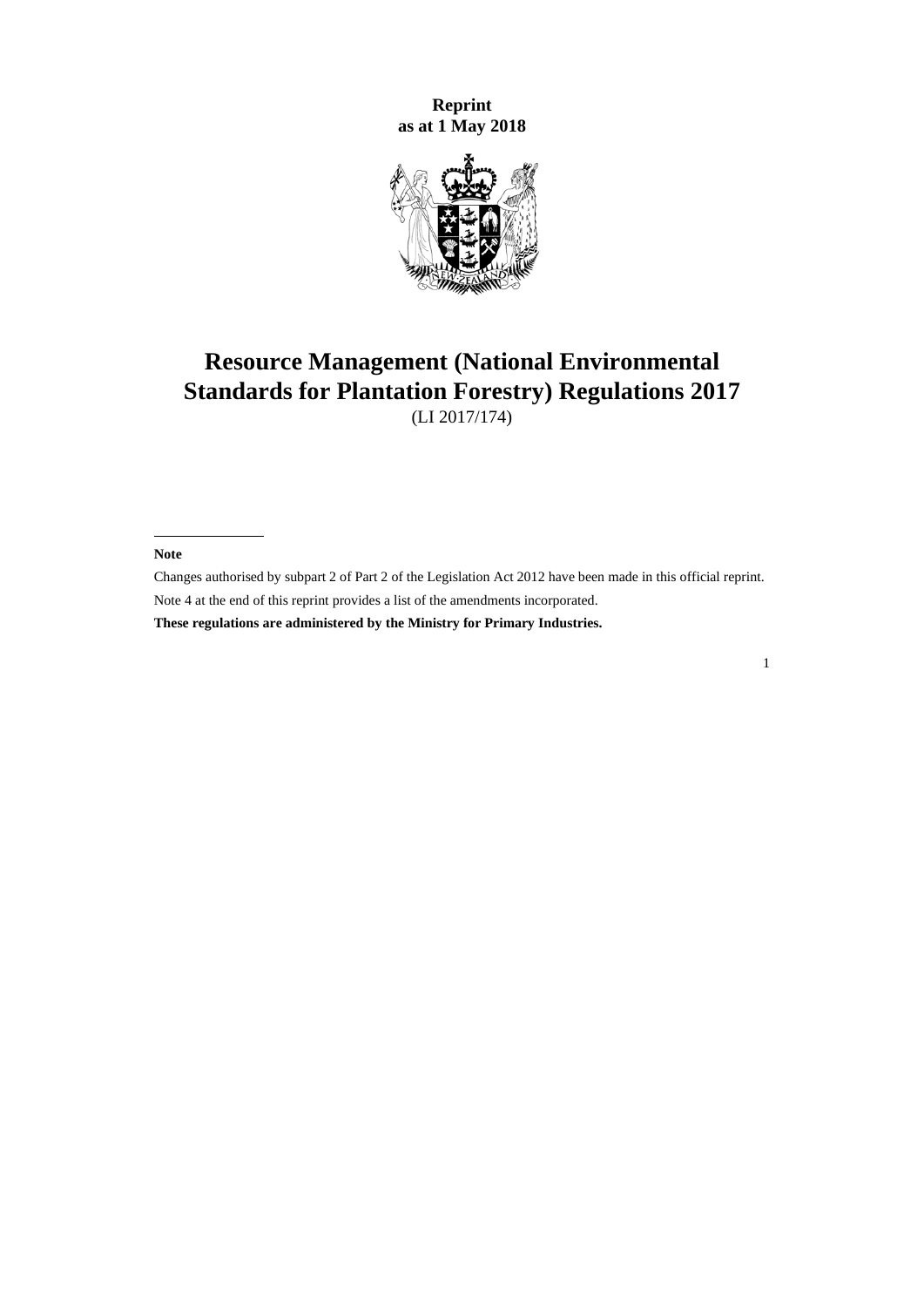.

# **5 Application**

- (1) These regulations apply to—
	- (a) afforestation:
	- (b) pruning and thinning to waste:
	- (c) earthworks:
	- (d) river crossings:
	- (e) forestry quarrying:
	- (f) harvesting:
	- (g) mechanical land preparation:
	- (h) replanting:
	- (i) ancillary activities relating to slash traps and indigenous and non-indigenous vegetation clearance:
	- (j) discharges, disturbances, diversions, noise, dust, indigenous bird nesting, and fuel storage and refuelling, which are referred to in the general provisions and conditions in subpart 10 of Part 2.
- (2) The general provisions and conditions in subpart 10 of Part 2 must be complied with in addition to the requirements and conditions in these regulations that apply to the associated plantation forestry activity.
- (3) These regulations do not apply to—
	- (a) vegetation clearance that is carried out before afforestation; or
	- (b) any activities or general provisions and conditions not specified in subclause (1).
- (4) If these regulations do not apply to a particular activity, there may be rules in regional or district plans that apply to that activity.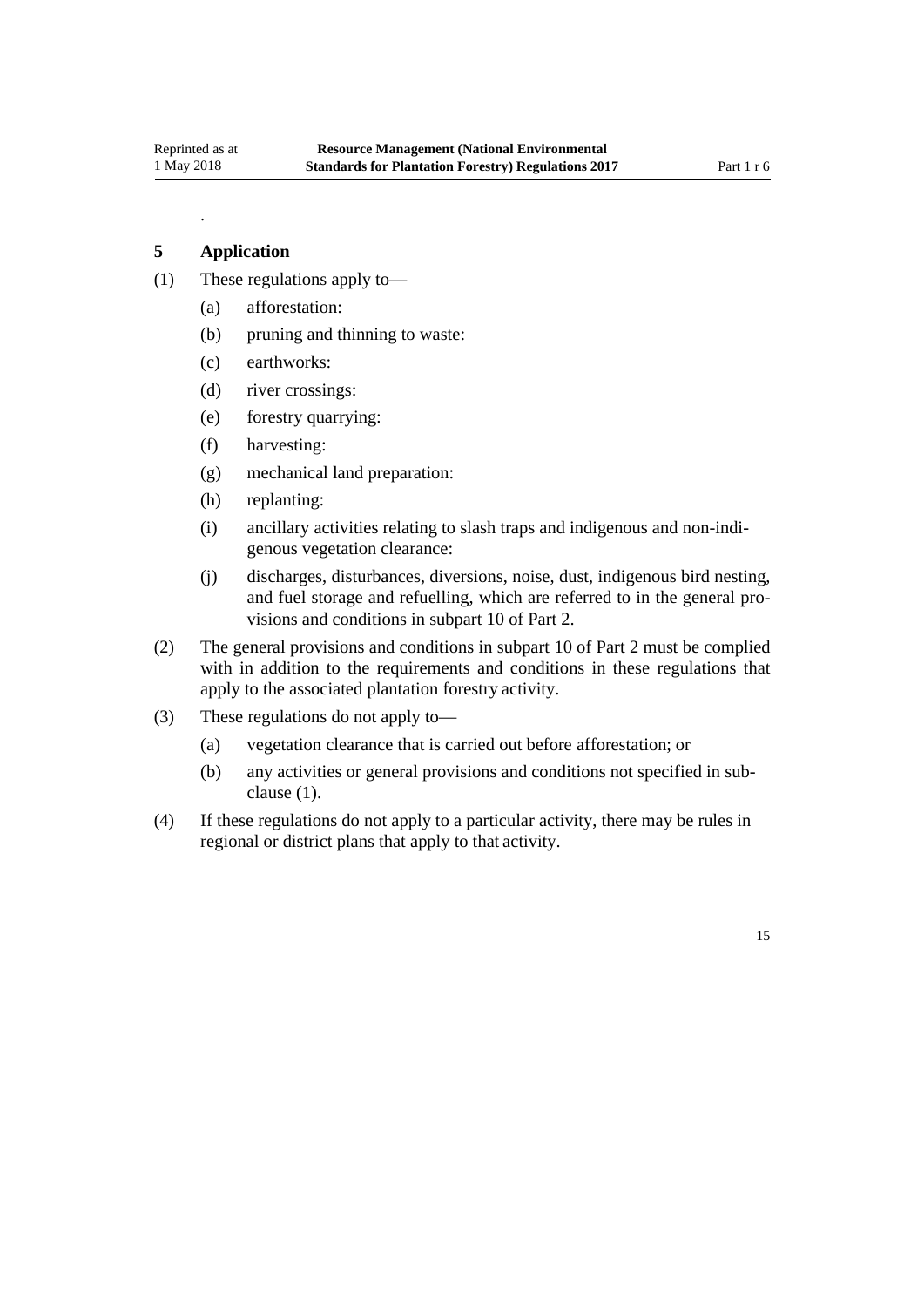## *Indigenous vegetation clearance*

#### <span id="page-5-0"></span>**93 Permitted activity: territorial authority**

- (1) Vegetation clearance of indigenous vegetation associated with a plantation forestry activity is a permitted activity if subclause (2) or (3) is complied with and the clearance does not occur within a significant natural area, except that a clearance of a forestry track described in subclause (2)(d) may occur in a significant natural area.
- (2) Vegetation clearance of indigenous vegetation may occur within an area of a plantation forest if the indigenous vegetation—
	- (a) has grown up under (or may have overtopped) plantation forestry; or
	- (b) is within an area of a failed plantation forest that failed in the last rotation period (afforestation to replanting) of the plantation forestry; or
	- (c) is within an area of plantation forest that has been harvested within the previous 5 years; or
	- (d) is overgrowing a forestry track, if the track has been used within the last 50 years.
- (3) Vegetation clearance of an area of indigenous vegetation located within or adjacent to a plantation forest may be carried out if—
	- (a) the area of indigenous vegetation and the plantation forest are held in the same ownership; and
	- (b) the cumulative clearance does not exceed 1 ha or 1.5% (whichever is the greater) of the total area of indigenous vegetation within or adjacent to the plantation forest in which the clearance is proposed, but excluding any vegetation clearance under subclause (2).
- (4) Incidental damage is a permitted activity and may occur in an area that is within or adjacent to any plantation forest, including a riparian zone.
- (5) In this regulation, **incidental damage** means—
	- (a) damage where the ecosystem will recover to a state where, within 36 months of the damage occurring, it will be predominantly of the composition previously found at that location; or
	- (b) damage to indigenous vegetation canopy trees that are greater than 15 m in height, where the damage does not exceed—
		- (i) 30% of the crown of any indigenous vegetation canopy trees and no more than 30% of those trees per 100 m of the indigenous vegetation perimeter length; or
		- (ii) 10 m in continuous length per 100 m of a riparian zone length (with the applicable riparian zone width); or
	- (c) if it occurs in a significant natural area, damage that—
		- (i) does not significantly affect the values of that significant natural area; and
		- (ii) allows the ecosystem to recover as specified in paragraph (a).